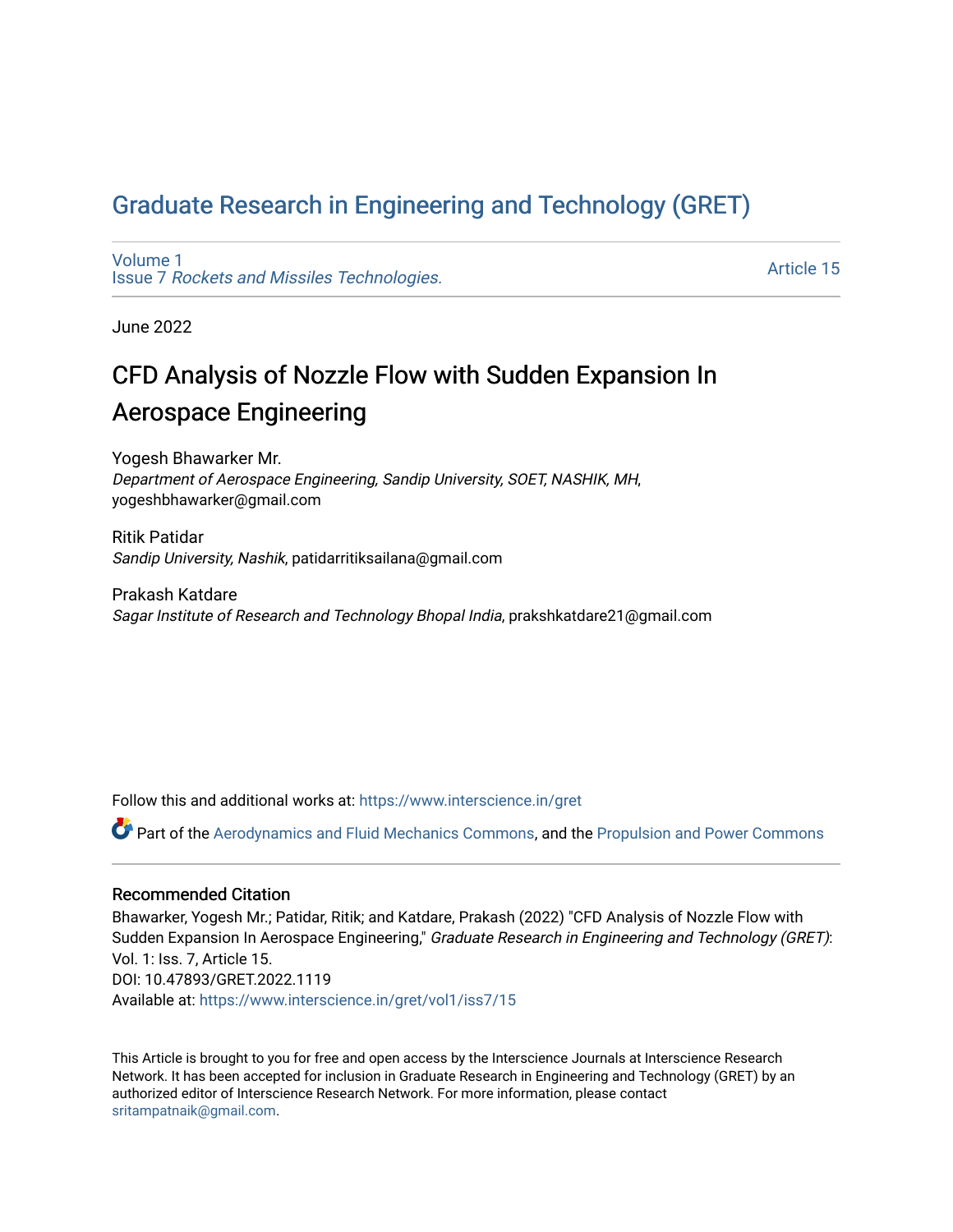## **CFD Analysis of Nozzle Flow with Sudden Expansion In Aerospace Engineering**

Yogesh Bhawaker<sup>1</sup>, Ritik Patidar<sup>1</sup>, Prakash Katdare<sup>2</sup>

<sup>1,2</sup>Department of Aerospace Engineering, Sandip University, Nashik India.

<sup>3</sup>Department of Mechanical Engineering, Sagar Institute of Research and Technology, Bhopal India

Corresponding Author email: yogesh.bhawarker@gmail.com

*Abstract***— As the need for missiles and rockets has increased exponentially, the challenges associated with the gas dynamics of these vehicles continues to be a concern. The pressure in the downstream is sub atmospheric whenever there is a sudden expansion. This low pressure in the recirculation zone causes significant drag, accounting for almost two-thirds of the net drag of the aerospace vehicles. Hence, the purpose of this paper is to deliver a Computational Fluid Dynamic (CFD) analysis of the impact geometry and flow parameters have on the thrust force generated by the flow from convergent divergent nozzles to a suddenly expanded circular duct with a wider cross**-**sectional area. By observing all of the results, it is possible to conclude that the flow field in an enlarged duct is greatly influenced by the area ratio.**

*Keywords-Area Ratio, CFD, Mach number, Nozzle Pressure Ratio, Velocity, Thrust Force.*

## I. INTRODUCTION

Unexpected flow expansion is a major difficulty in many fluid-flow applications in the field of high-speed flows such as subsonic and supersonic flow conditions. In a high-speed application, the micro jets effect is critical in the case of rapid expansion flows. It is observed that for jet and rocket engine test cells, the systems are used to imitate high-speed and high altitude situations; a jet creates a violent ejection of pressure, which is known as sub atmospheric pressure. Because of its widespread application, numerous researchers are investigating the behavior of fluid in a suddenly expanded conduit. The study of base pressure in drastically expanded flows is an important subject of research that has applications in a variety of fields. The rocket nozzle base Pressure field is one of the many applications. At general, the pressure in the base region is lower than the atmospheric pressure. It is critical to consider the aforesaid difficulty when designing the expanded duct and selecting appropriate geometrical parameters. Different situations are examined in this work by adjusting geometrical and flow characteristics in order to determine the optimal area ratio, i.e. the ratio of increased duct area to nozzle exit area, for a given nozzle pressure ratio, i.e. the ratio of stagnation pressure to back pressure. Flow control is a key topic of fluid dynamics that is rapidly evolving. The thrust force created by the flow from the nozzle is the most critical factor in any projectile such as a rocket or an aircraft. The difference between the thrust

force provided by the flow from the nozzle and the drag forces developed in the base region of the larger duct is the resultant thrust force. Because the pressure in the base region of the larger duct is often less than air pressure, drag forces arise. The resultant thrust force decreases as the drag forces grow. It is critical to investigate the effect of flow and geometry factors on thrust force and drag force while examining the aforesaid problem. The larger duct must be created based on the CFD data so that anyone may select appropriate flow and shape parameters for a given Mach number or nozzle pressure ratio to achieve maximum thrust.

## **II. MODELLING AND MESHING**

## A. Modeling

ANSYS Workbench 14.5 is used for modelling and meshing. The problem is solved as a 2D axi-symmetrical problem since the geometry is symmetrical about the axis. The geometry is depicted in the diagram below  $<sup>(1)</sup>$ .</sup>



Fig: Detailed dimensions of Nozzle $(4)$ .

Where,

- Di inlet diameter of nozzle
- $\Theta$ c Half cone angle of convergent section
- Lc Convergent Length
- Dt Throat diameter
- $\Theta$ d half cone angle of divergent section
- De exit diameter of nozzle
- Ld Divergent Length
- Le Extended Length

The choice of a model in the ANSYS software is critical for CFD simulation. The solutions to the governing equations were obtained by numerically simulating the flow using (RANS) and the best and most effective turbulent models. For the simulation of viscous effects, the wellknown k-standard model for modelling turbulent flow is used  $(5)$ .

### B. Meshing

The mesh should be structured to provide high-quality output. The model is broken down into several sections,

**Graduate Research in Engineering and Technology (GRET): An International Journal ISSN 2320 – 6632, Volume-1, Issue-7**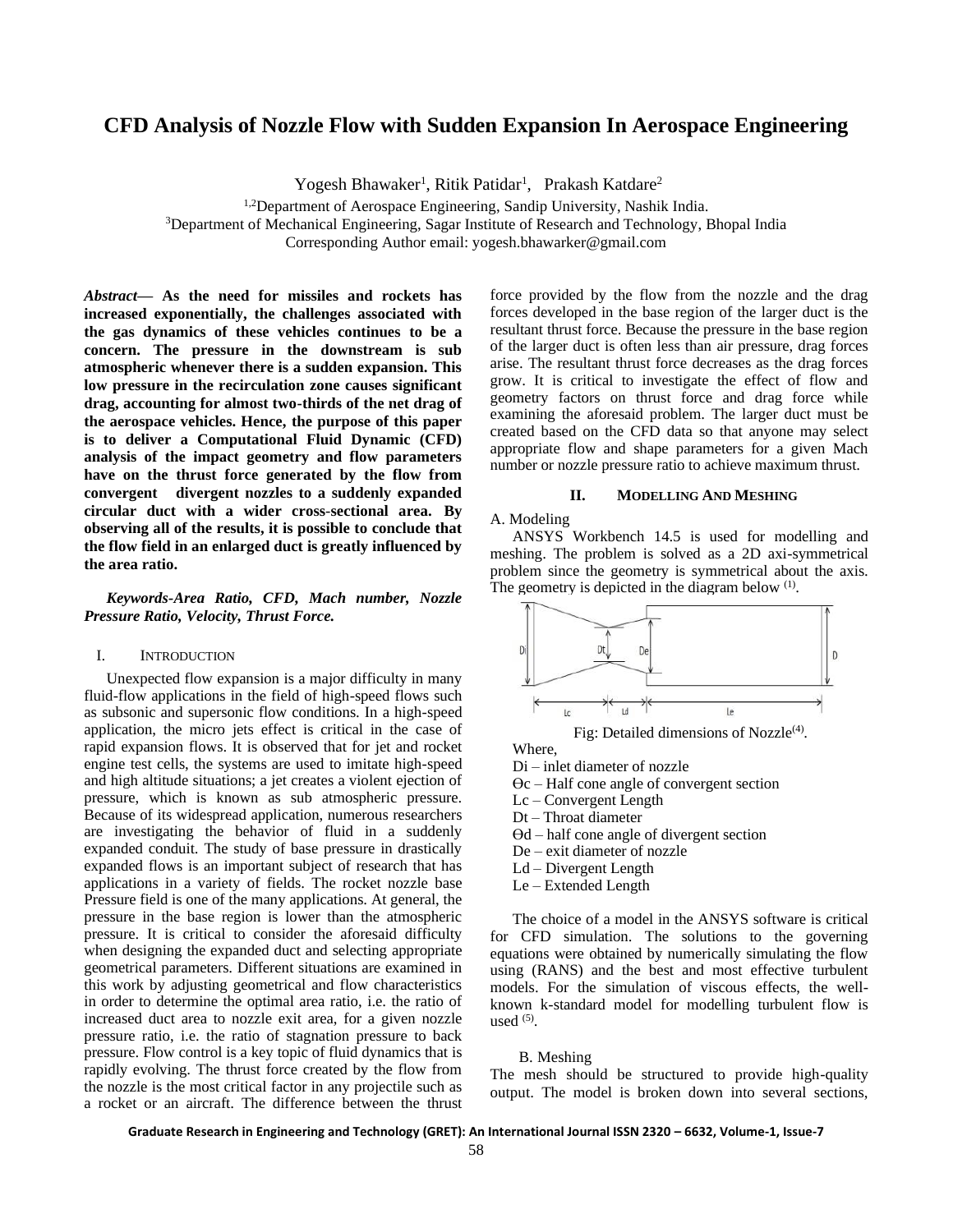each of which is meshed separately. As seen in picture, a fully structured grid is created $(1)$ .



Fig : Model of a nozzle with a mesh and a larger duct(1).

## **III. FINITE ELEMENT MODELLING**

ANSYS can be used to observe the fluid flow variation on the CD nozzle in finite element modelling.

## **IV. TWO-DIMENSIONAL CD NOZZLE**

In this scenario, ANSYS workbench was used to model the geometry of the CD nozzle and a 2D planar body was evaluated. To begin the solution with perfect ideal flow, boundary conditions are defined by considering the plane's edges. Figure depicts a 2D planar finite element model. The ANSYS workbench was utilized for meshing, and structural mesh was produced to improve fine mesh<sup>(4)</sup>.



Fig: 2D Planar Fluid Body<sup>(4)</sup>

#### **V. BOUNDARY CONDITIONS**

The boundary conditions defined in Ansys fluent to evaluate all situations are "pressure intake at inlet" and "pressure outlet at outlet." Atmospheric pressure is used as the operational pressure. In all circumstances, the input pressure is computed using the Nozzle Pressure Ratio NPR. In all circumstances, the output pressure is assumed to be 1 atmospheric pressure. The analysis is done with Ansys Fluent. The analysis is carried out for all feasible flow and geometrical parameter combinations, and the results are compared using tables $(1)$ .

## **VI. CFD RESULTS**

Graphs are created using the Ansys software's postprocessor. The results are plotted on the nozzle and enlarged duct axes using different area ratios for the same nozzle pressure ratios (NPR) and different nozzle pressure ratios for the same area ratio<sup>(3)</sup>.

## **VII. ANALYSIS**

Variations in area ratios and nozzle pressure ratios are used to conduct the analysis. The nozzle pressure ratios that were considered were 2, 4, 6, 8, and 10. The area ratios evaluated for each value of nozzle pressure ratio are 1, 2, 4, 6, 8, and 10. For each area ratio, the expanded duct diameter (D) is determined. All other dimensions are maintained. The analysis is carried out for all feasible combinations of flow and geometry parameters, and the results are graphed $(2)$ .

## **VIII. RESULT**

The study is carried out by taking into account various area ratios and nozzle pressure ratios, and XY graphs are generated using the Ansys postprocessor. The findings are presented individually after considering different area ratios at the same nozzle pressure ratios (NPR).



Fig: Pressure Distrubution<sup>(2)</sup>

**Graduate Research in Engineering and Technology (GRET): An International Journal ISSN 2320 – 6632, Volume-1, Issue-7**